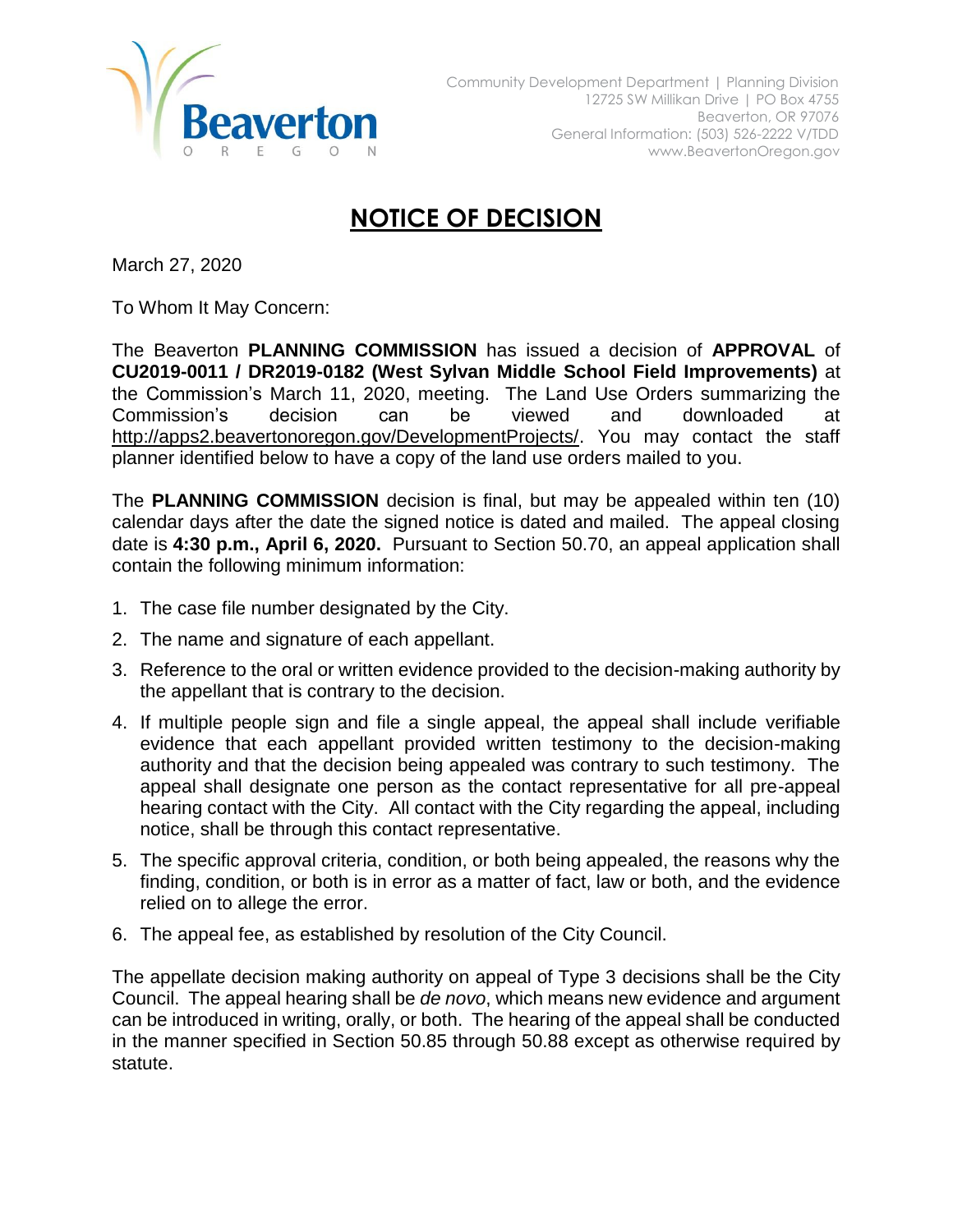Please note that failure to comply with the requirements of Sections 50.70.1 and 50.70.2 is jurisdictional and deprives the appellant of an opportunity for the appellate decision making authority to hear an appeal.

The current appeal fee due at time of filing is \$2,134. The fee amount depends upon the action being appealed and the number of appeals being filed. Furthermore, pursuant to Section 50.70.5.E if the appeal is requested to be on the record, a fee to cover the cost of preparing a transcript of the decision-making authority proceedings is required. The appellant shall remit a fee to cover the cost of the transcript of the decision-making authority's proceedings within five (5) days after the Director estimates the cost of the transcript. Within ten (10) days of the notice of completion of the transcript, the appellant shall remit the balance due on the cost of the transcript. If the estimate exceeds the cost, the balance shall be refunded.

The complete case file is available for electronic review by contacting Lauren Russell, the project planner. For more information about the project, please contact **Lauren Russell, AICP, Associate Planner** at **503-526-3718** or **lrussell@beavertonoregon.gov.**

Sincerely,

Lower Russell

Lauren Russell, AICP Associate Planner

cc: Heidi Bertman, Portland Public Schools, Applicant Frank Angelo, Angelo Planning Group, Applicant's Representative Portland School District #1-1JT, Owner Amy Henning and Craig Blair, Public Testimony Fred Chown, Public Testimony Kathleen Benevento, Public Testimony Kim Kopetz, Public Testimony Kevin Winthrop, Public Testimony Beverly Swanson, Public Testimony Chase Kopetz, Public Testimony Jeff Spangler, Public Testimony John McCalla, Public Testimony Bernd Brandle, Public Testimony Judy Jackson, Public Testimony Jennie Peabody, Public Testimony Lisa Gabel, Public Testimony Keith Massingill and Linda Baker, Public Testimony Susan Grosso Jones, Public Testimony Jason Maycumber, Public Testimony J Richard and Tereisa McClelland, Public Testimony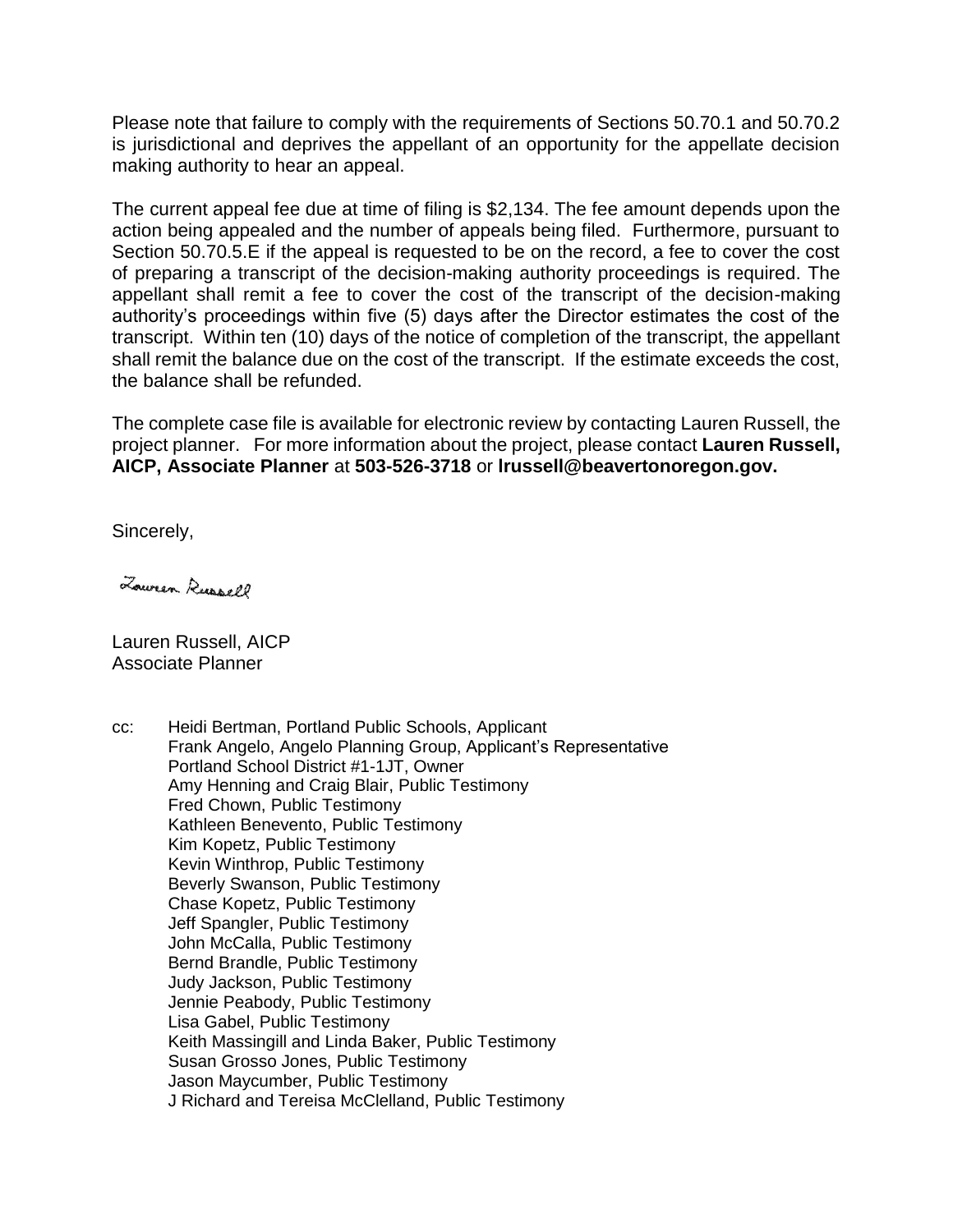Shirlee MacDonald, Public Testimony Steve Groom, Public Testimony Kevin Hurst and Yasmeen Nazeeri, Public Testimony Joel and Amanda Arana, Public Testimony Susan Ostmo, Public Testimony Naomi Swenson, Public Testimony Chris Swenson, Public Testimony Scott Phillips, Public Testimony Kim Sordyl, Public Testimony Sarah Hagerty, Public Testimony Tasha Teherani-Ami, Public Testimony Gene Lui, Public Testimony Cecile and Christian Steinbeck, Public Testimony Mary Ann Walker, Public Testimony Tom Walker, Public Testimony Cassidy Campanian, Public Testimony Scott Vanderhoff, Public Testimony Cheryl Dallner, Public Testimony Michael Dallner, Public Testimony Zakary Dallner, Public Testimony Rick Rogers, Public Testimony Page and Lynn Mesher, Public Testimony John Hinds, Public Testimony Diane and Samuel Brooks, Public Testimony Brian Hauck, Public Testimony Bryan Fisher, Public Testimony Chaya Palm, Public Testimony Fred and Louise Herbold, Public Testimony James Park, Public Testimony Janice Jackson Schantz, Public Testimony Kevin Hayes, Public Testimony Michael Janes, Public Testimony Rick and Mary Lower, Public Testimony Ann Grandgaard, Public Testimony Bryan Beede, Public Testimony Larry Beckett and Laura Fletcher, Public Testimony Rebecca and Kyle Rotenberg, Public Testimony Roylene Rangel, Public Testimony Todd Ames, Public Testimony Lisa Rogers, Public Testimony Ryan Eldridge, Public Testimony Annika and Erik Holte, Public Testimony Sue Denton, Public Testimony Dustin Delaney, Public Testimony Clayton Smiley, Public Testimony Mindy Cordry, Public Testimony Scott Wacker, Public Testimony Kevin Joshi, Public Testimony Gary Johnson, Public Testimony Crista Lindberg, Public Testimony Flavia Mariuccini, Public Testimony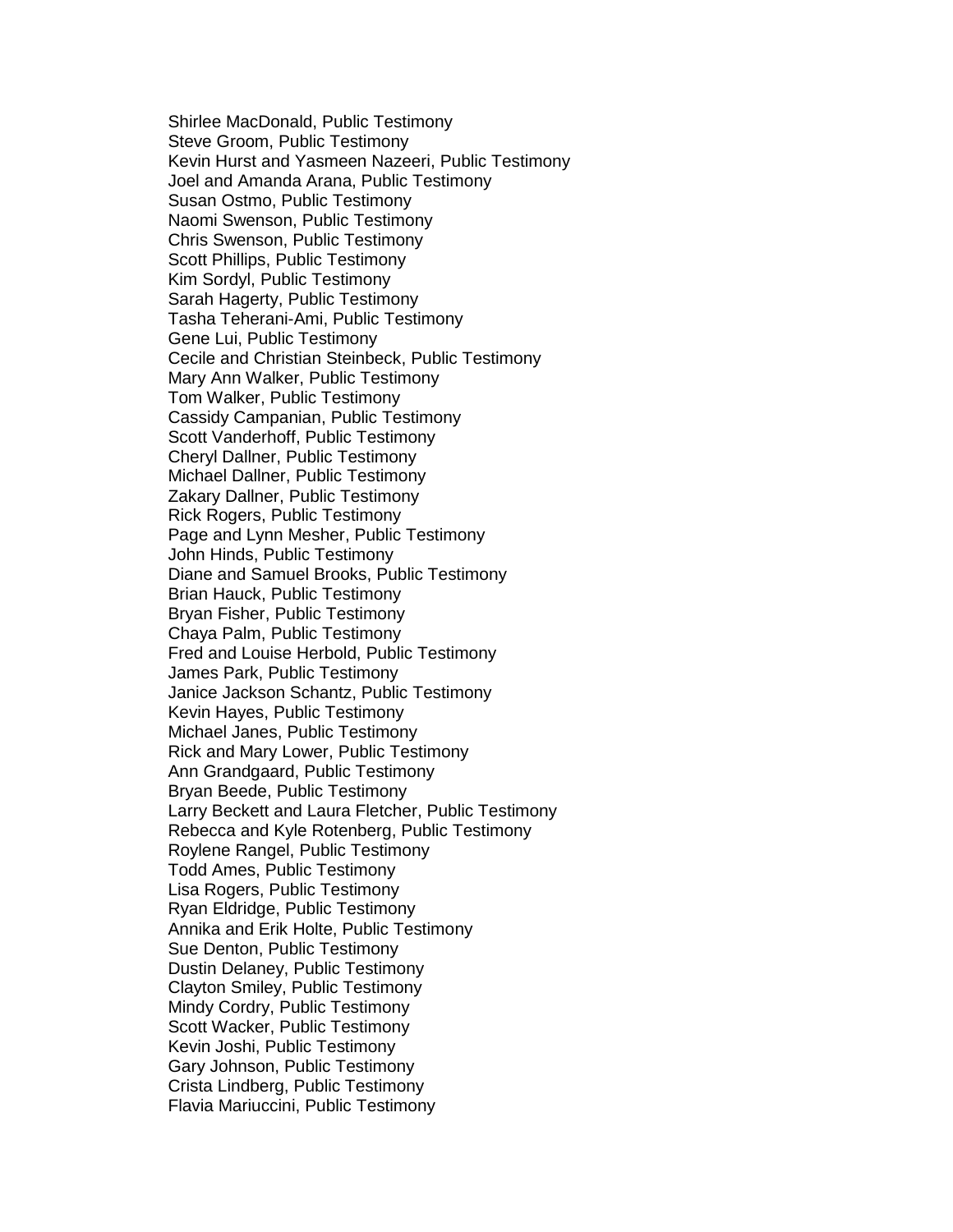Marshall Adrian, Public Testimony Philip Brotherton and Arianne Sutner, Public Testimony Robby Lafleur, Public Testimony Craig Russillo, Public Testimony Philip Smith, Public Testimony Russell Hanf, Public Testimony Meagan Lackenmacher, Public Testimony Jeffrey Wessel and Qing Xue, Public Testimony Alyssa Franzen, Public Testimony Jennifer and Jonathan Avery, Public Testimony Andrew Poole, Public Testimony Mara Rempel and Matthew Frank, Public Testimony Alison Friday, Public Testimony Erica Griffin, Public Testimony Tyler Stevens, Public Testimony Preston and Amy Greene, Public Testimony Sean Madden, Public Testimony Donna Harding, Public Testimony Zachary and Rochelle Fleischer, Public Testimony Bret and Claire McClory, Public Testimony Teresa Prall, Public Testimony Jack Gaube, Public Testimony Jon Glickman, Public Testimony Cherie Chapman, Public Testimony Heather Singer, Public Testimony Joe and Liz Whitworth, Public Testimony Colleen Reuland, Public Testimony Noleen Conway, Public Testimony Renee Paradis, Public Testimony Elizabeth Trenholme, Public Testimony Andrew and Jean Alleman, Public Testimony Diane Schultz, Public Testimony Chad Colton, Public Testimony Treva Colton, Public Testimony Bowdoin and Dolores Davis, Public Testimony Dustin Qualls, Public Testimony Alice David, Public Testimony Michael Paradis, Public Testimony Marisa Grim, Public Testimony Rene Ferran, Public Testimony Fred and Pam Blanchard, Public Testimony Mark Janes, Public Testimony Robert Rice, Public Testimony Azusa Rice, Public Testimony James Elerick, Public Testimony Mike Ambrose, Public Testimony Jim Cheadle, Public Testimony Jeff Adams, Public Testimony Fred Paris, Public Testimony Michael Trenholme, Public Testimony Jessie Black, Public Testimony